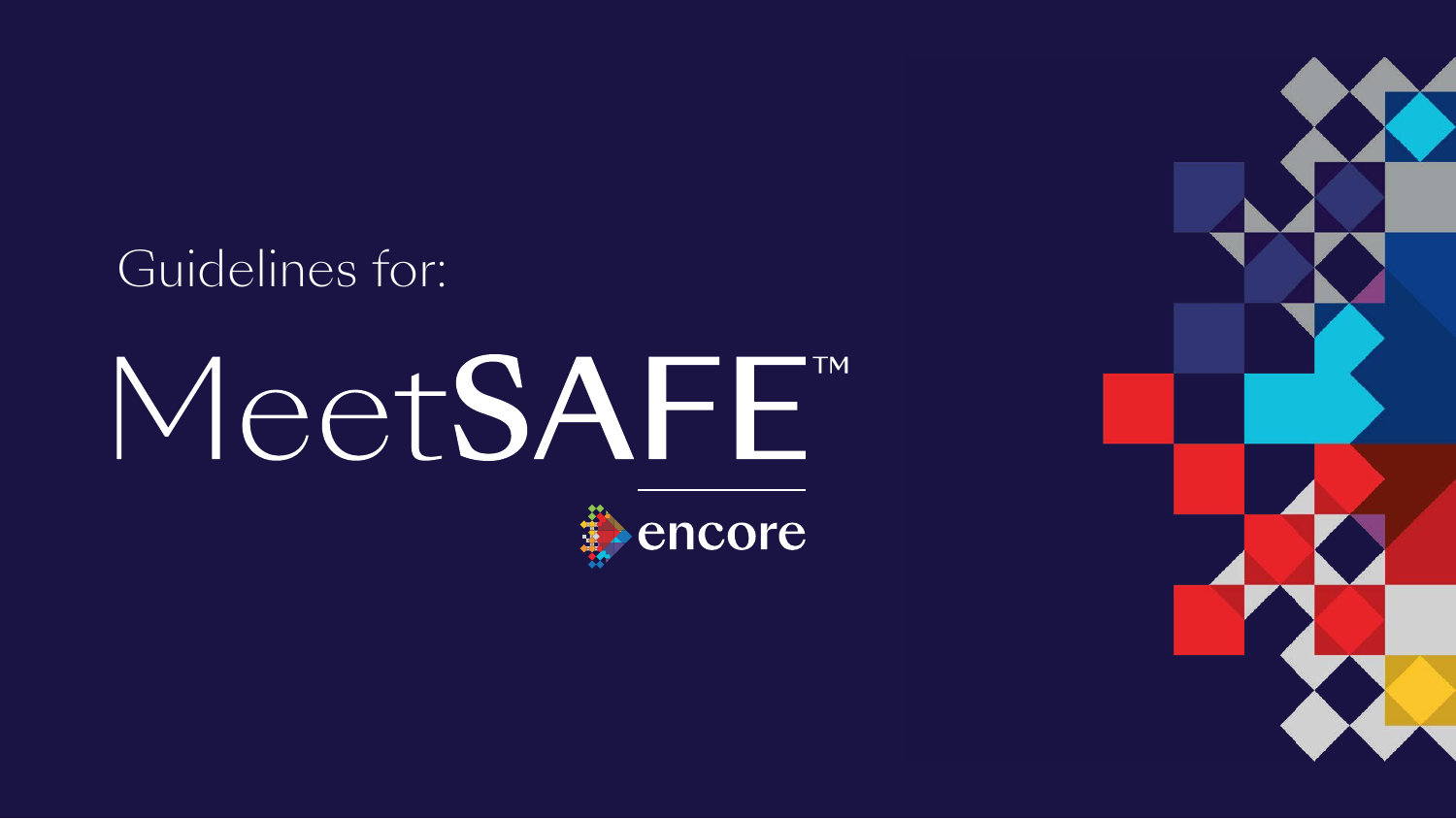## Table of Contents







**Overview** 

**Key Tenets** 

**Meetings Design Options** 

Design One

Design Two

Design Three

**Room Layout & Traffic Control** 

**Technology Considerations** 

**Cleaning Guidelines**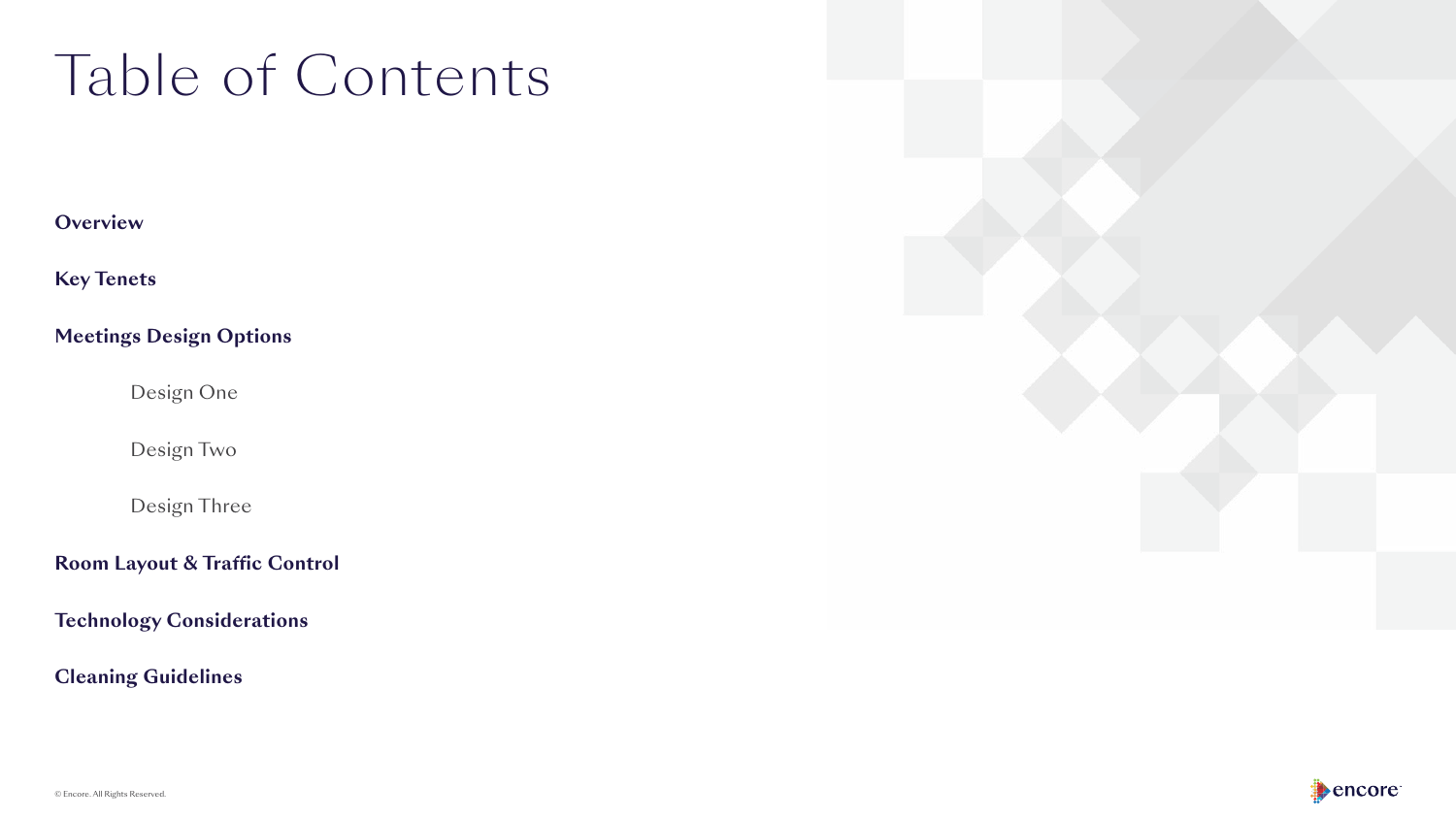- 
- 
- 
- 
- 

## Overview

To help get the live event industry, event planners, and our teams back to work and begin the road to recovery in the current COVID-19 pandemic, meeting safely is undoubtedly a priority.

Encore is at the forefront in safe meeting practices related to the services provided by our industry leading brands. As shelter-in-place restrictions ease, physical distancing and enhanced cleaning procedures will remain an essential part of making people comfortable with meeting.

#### **How will meeting safely in the early stages of recovery look?**

Risk and health are two key considerations for businesses and associations. An anticipated phase one recovery for our industry likely represents smaller meeting sizes following evolving government guidelines. With fewer people meeting and an enhanced cleaning procedures in place, the risk to attendees will be reduced.

The following document contains information outlining paths around how the event industry could re-open during the early phases of recovery. Encore is committed to providing experiences that align with travel restrictions, physical distancing and best practices around health and safety.





Working alongside venue partners, Encore has designed a series of meeting formats, equipment packages, and recommendations that address how to reduce risk, increase confidence and promote health within the meeting space. Meeting design, room layout, traffic flow, technology considerations and enhanced cleaning procedures are at the heart of this offering with the goal to make the meetings and events industry strong and healthier than ever.

## Our Focus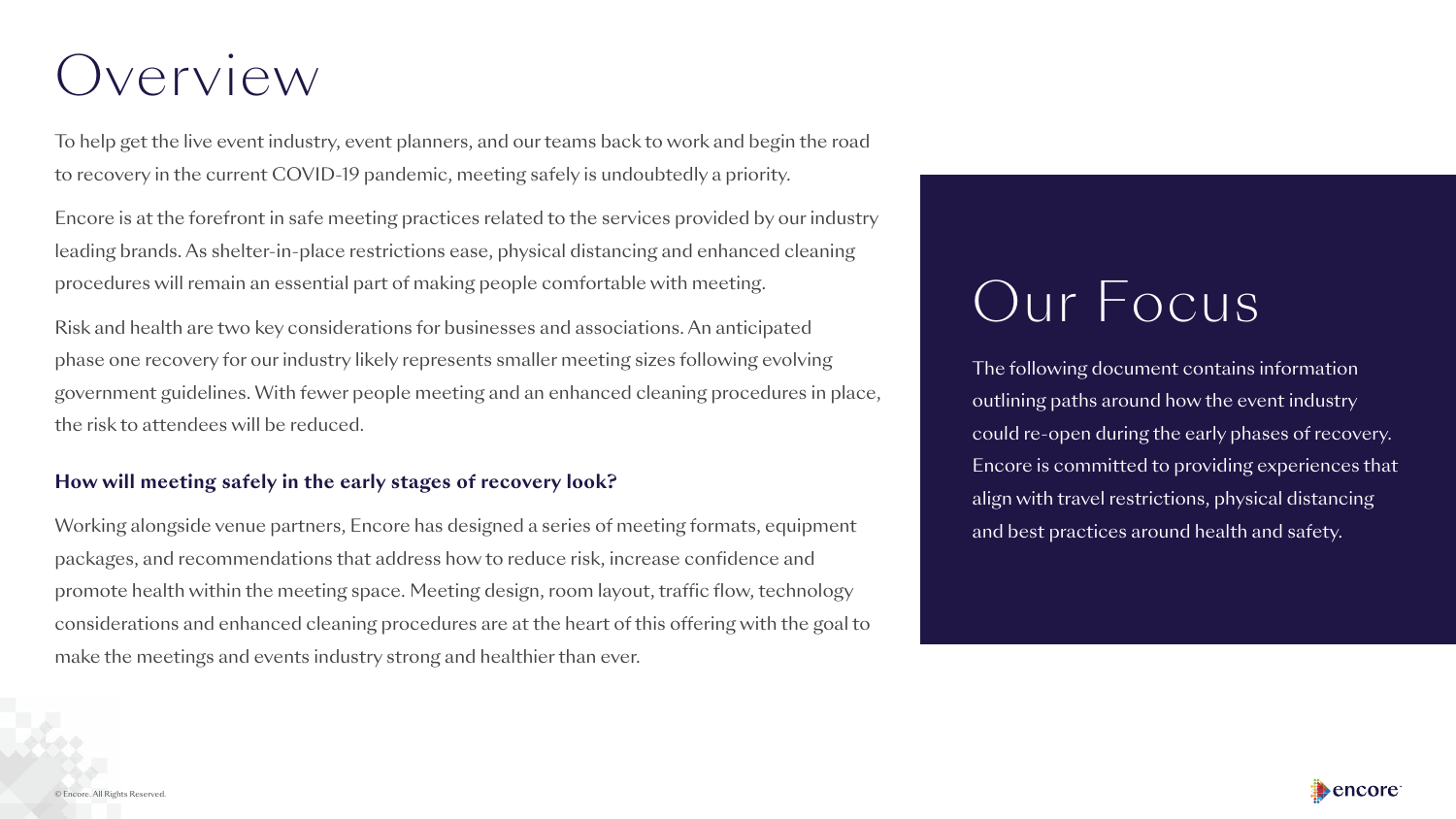







**Cleaning** 

**Guidelines** 

MeetSAFE" encore **b** 







## Key Tenets

### **Meeting Design**

- > Smaller groups and consultation on creative use of full venue.
- > Frequent use of multiple rooms and multiple venues.
- > Expectation not all attendees will be physically present.

#### **Room Layout & Traffic Flow**

- > Considerations around physical distancing will increase Meeting Design Meeting Design Meeting Design Meeting Design (likely) reduce room capacities.
- > Signage becomes core deliverable.
- > Chair/Table layouts will likely change.

- > Transparency with customers on processes and commitments.
- > Enhanced cleaning for high touch items.
- 'Set and Leave' for multiple uses.

**Technology** Considerations



### **Technology Considerations**

- > Larger room sizes impact core offering.
- > Virtual/Hybrid component will be common.
- > Enhancements to compliment new meeting designs including Cleaning Cleaning Room Layout sound, aesthetics, single use items, etc. Guidelines Guidelines Traffic Flow

### **Cleaning Requirements**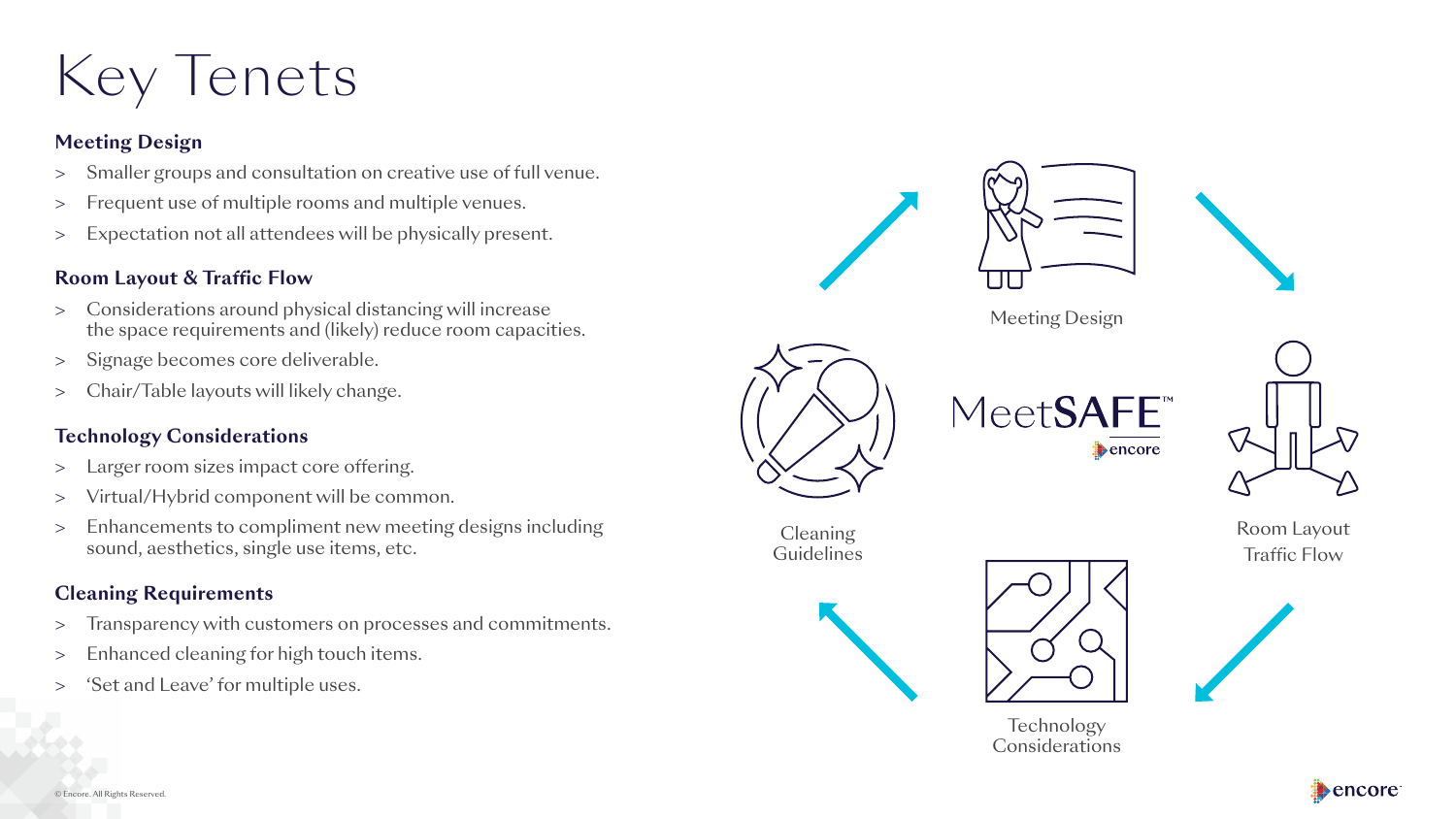#### **Design One Contract Contract Contract Contract Design Two Design Three Resign Three**

## Multi-room Multi-room Multi-room Multi-room Multi-room/ Multi-venue<br>Broadcast Communication **Retworked Communication**

## Meetings Design Options

As people return to in person meetings, smaller groups could potentially fall into three meeting designs. These designs will incorporate physical distancing measures that align with evolving governmental and local venue guidelines, showcase technology solutions allowing presenters and attendees to connect and apply measures to keep high touch event technology equipment clean.

Ideal for a smaller group meeting in a single room Accommodates large groups that may need to For events that bring attendees from multiple at one venue. With physical distancing in mind, be split into multiple rooms at the same venue. venues and potentially multiple rooms together. screen placement, sound reinforcement, and Building off the technology in design one, The ability to have several presenters delivering the ability to connect with others not able to broadcasting to multiple rooms will be critical messages to multiple audiences simultaneously physically attend will be key considerations. and the use of digital tools that support two-way will require a suite of technology solutions to

collaboration will add to the experience. make the experience feel as if everyone is



meeting together as one.





\*Hybrid: All three meeting designs can incorporate a virtual stream for attendees that are not able to make the in-person meeting.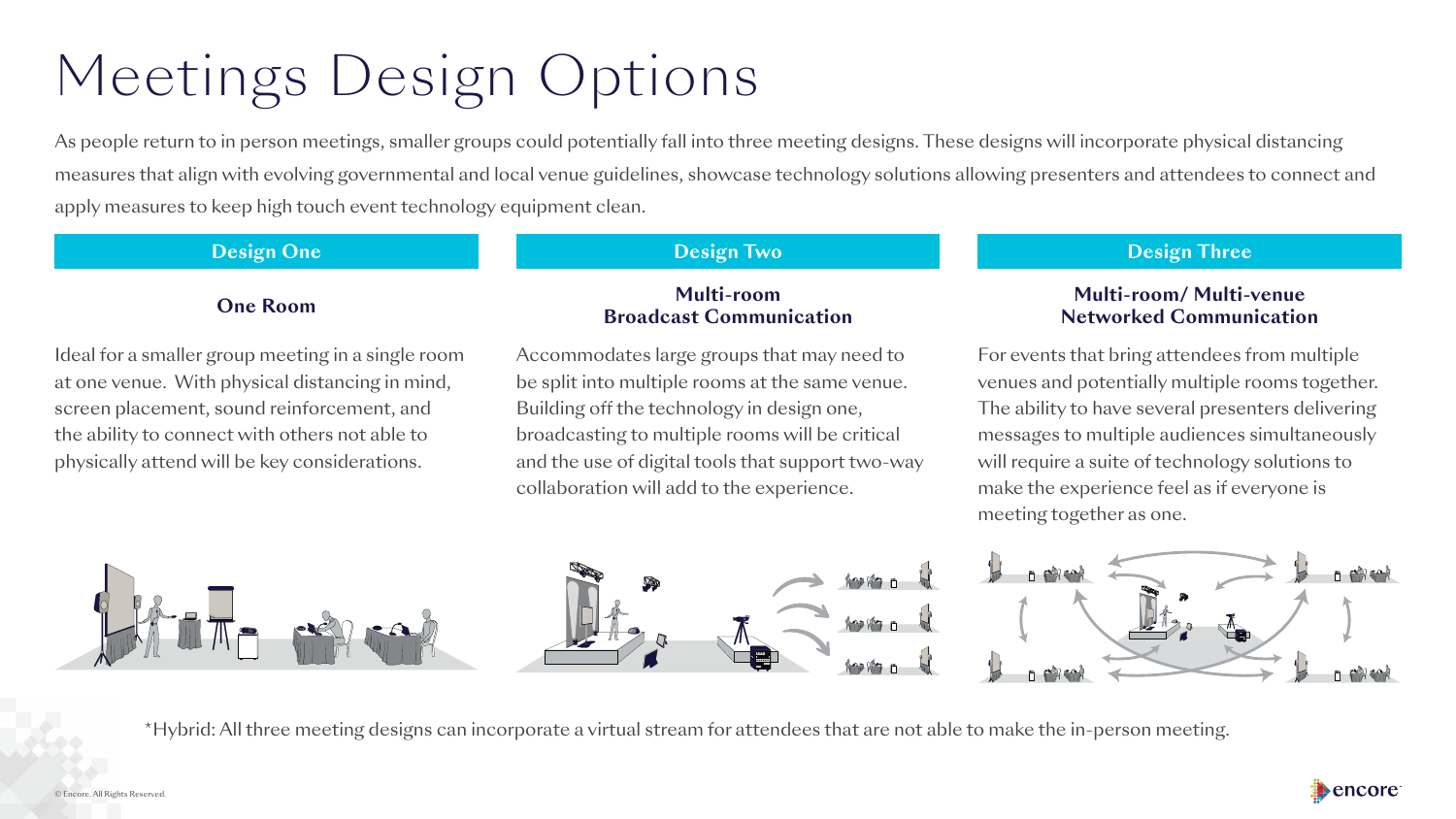







## **Design One** One Room

 Design One represents an event taking place that requires just one meeting room at a single venue. This type of meeting has been at the core of our industry for years and will serve the needs of smaller groups with the option to add virtual components.

Examples of this type of meeting are local groups that are not traveling but still want the benefit of meeting in person; or groups coming in from other regions who want to adhere to current guidelines defining the size of group gatherings.

Design One will outline a meeting where participants can once again connect in person and can be scaled to size in accordance with evolving governmental and local venue guidelines. If anyone cannot attend in person for any reason, web-conferencing and recording technologies can be utilized to make sure everyone can Meet**SAFE**TM.

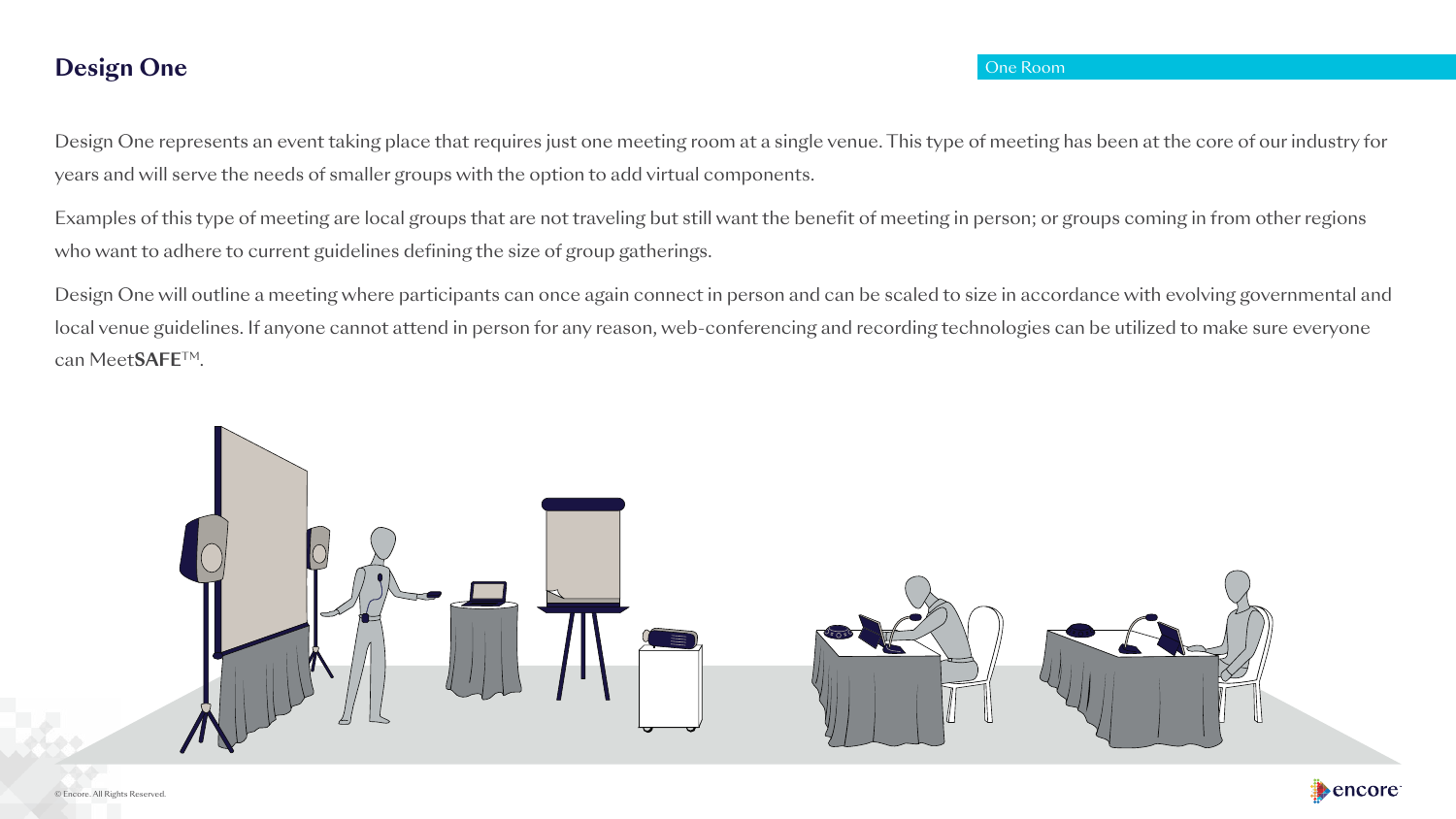Design Two represents an event taking place that requires multiple rooms at a single venue. This type of meeting accommodates large groups split into multiple rooms. Building off the technology in Design One, connection between rooms will be critical and the use of digital tools for collaboration can add to the experience.

This meeting design ensures that larger groups separated into multiple rooms still have a unified experience.

A Design Two meeting also allows participants to connect in person and can be scaled to size in accordance with evolving governmental and local venue guidelines. If anyone cannot attend in person for any reason, web-conferencing and recording technologies can be utilized to make sure everyone can Meet**SAFE**TM.





![](_page_6_Picture_8.jpeg)

![](_page_6_Picture_9.jpeg)

![](_page_6_Picture_10.jpeg)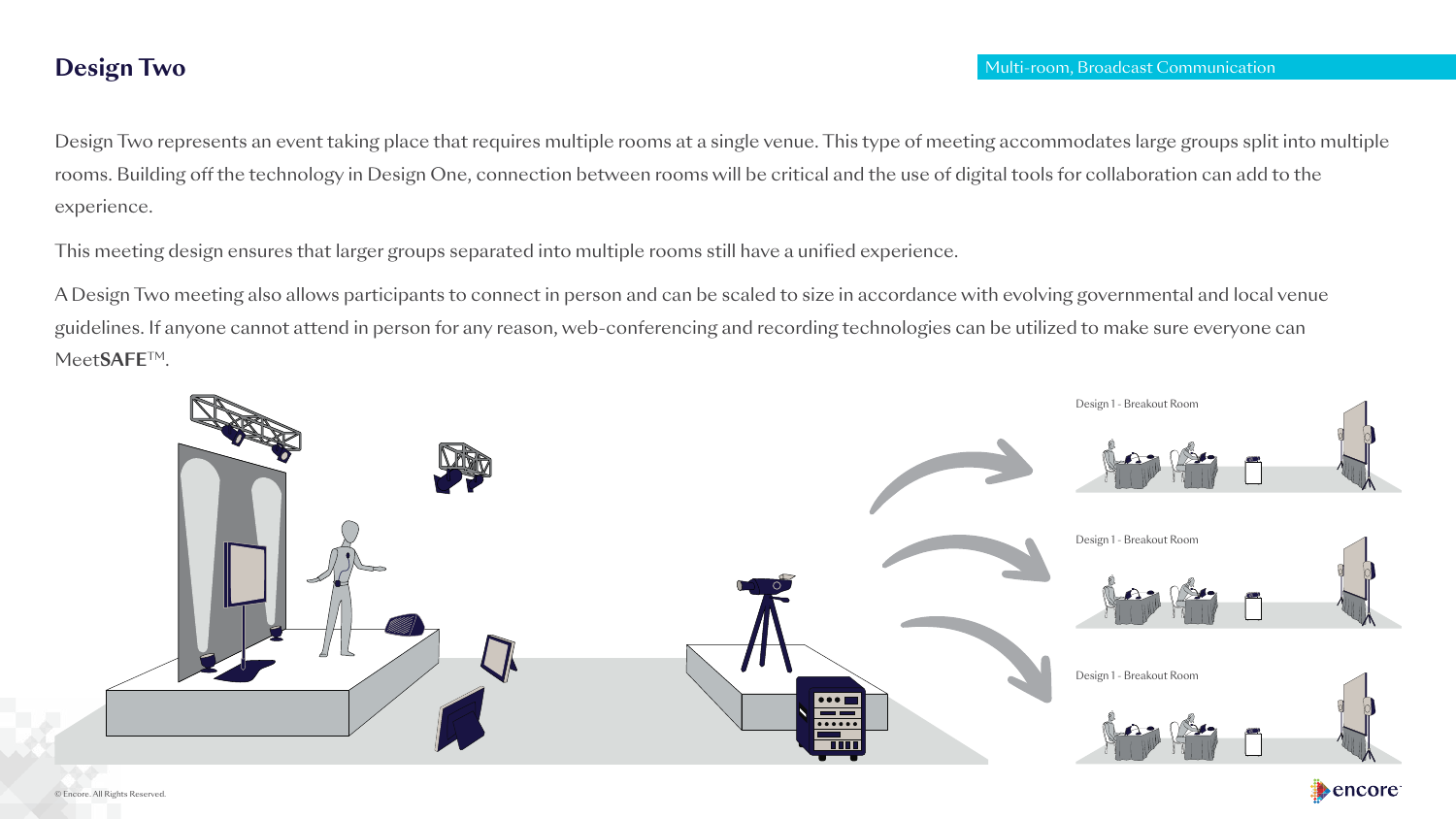![](_page_7_Picture_7.jpeg)

Design Three represents an event taking place that allows for multiple rooms at multiple venues. The ability to have several presenters delivering messages to multiple audiences simultaneously will require a suite of technology solutions to make the experience feel as if everyone is meeting together as one.

This type of meeting accommodates groups of all sizes split into multiple rooms at multiple venues and still facilitates a unified experience. Building off the technology in Design One and Two, connection between rooms will be critical and the use of additional digital tools for collaboration will enhance the experience.

A Design Three meeting also allows participants to connect in person in regional pods and can be scaled to size in accordance with evolving governmental and local venue guidelines. Should disruptions occur prohibiting a portion of the group's in-person participation, web-conferencing and recording technologies can be utilized to make sure everyone can Meet**SAFE**TM.

![](_page_7_Picture_4.jpeg)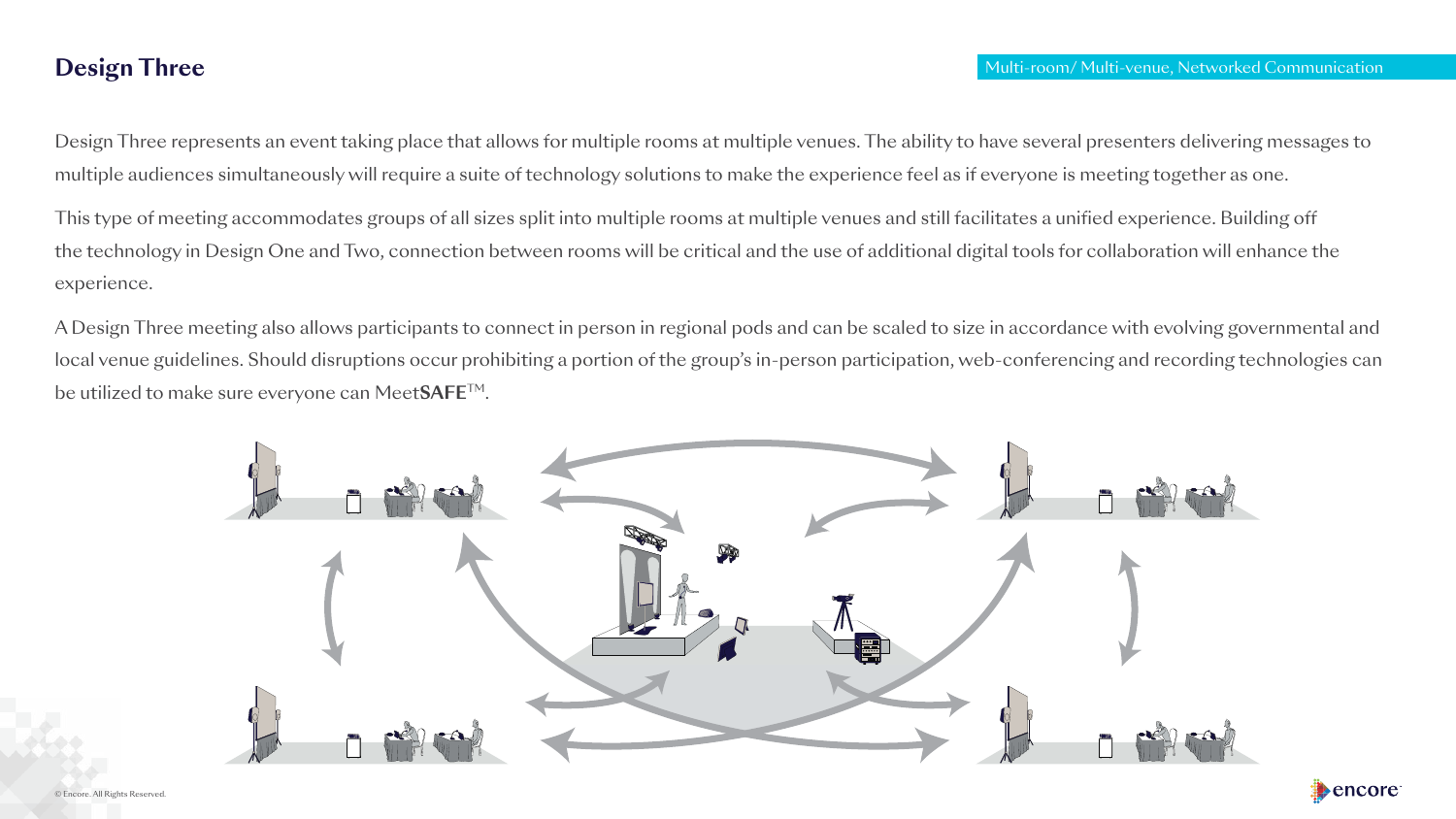![](_page_8_Picture_6.jpeg)

![](_page_8_Picture_7.jpeg)

## Room Layout & Traffic Control

Encore along with our venue partners will work with customers to design layouts with your safety and preference in mind.

To assist with the design process, Encore has created a few examples illustrating how meeting rooms might look as you return to having in person events.

There is little doubt that during the earliest phases of recovery, physical distancing will impact the room requirements.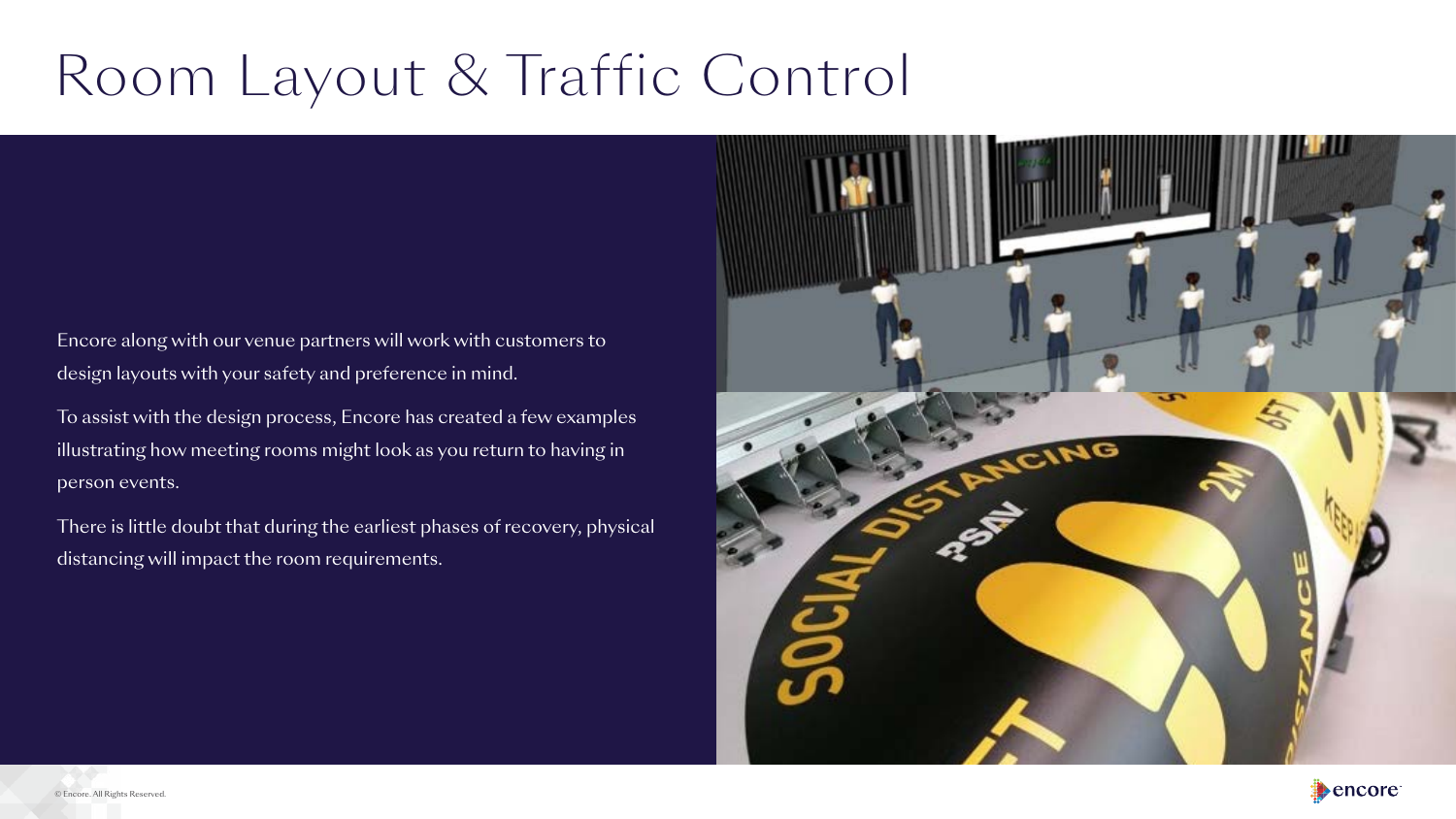![](_page_9_Picture_7.jpeg)

![](_page_9_Picture_8.jpeg)

![](_page_9_Picture_9.jpeg)

## **Rendering Option - 25 ppl Classroom**

### **Physical Distancing Considerations:**

- > Attendee Spacing
- > Ingress/Egress
- > Aisle(s)
- > Presenter Placement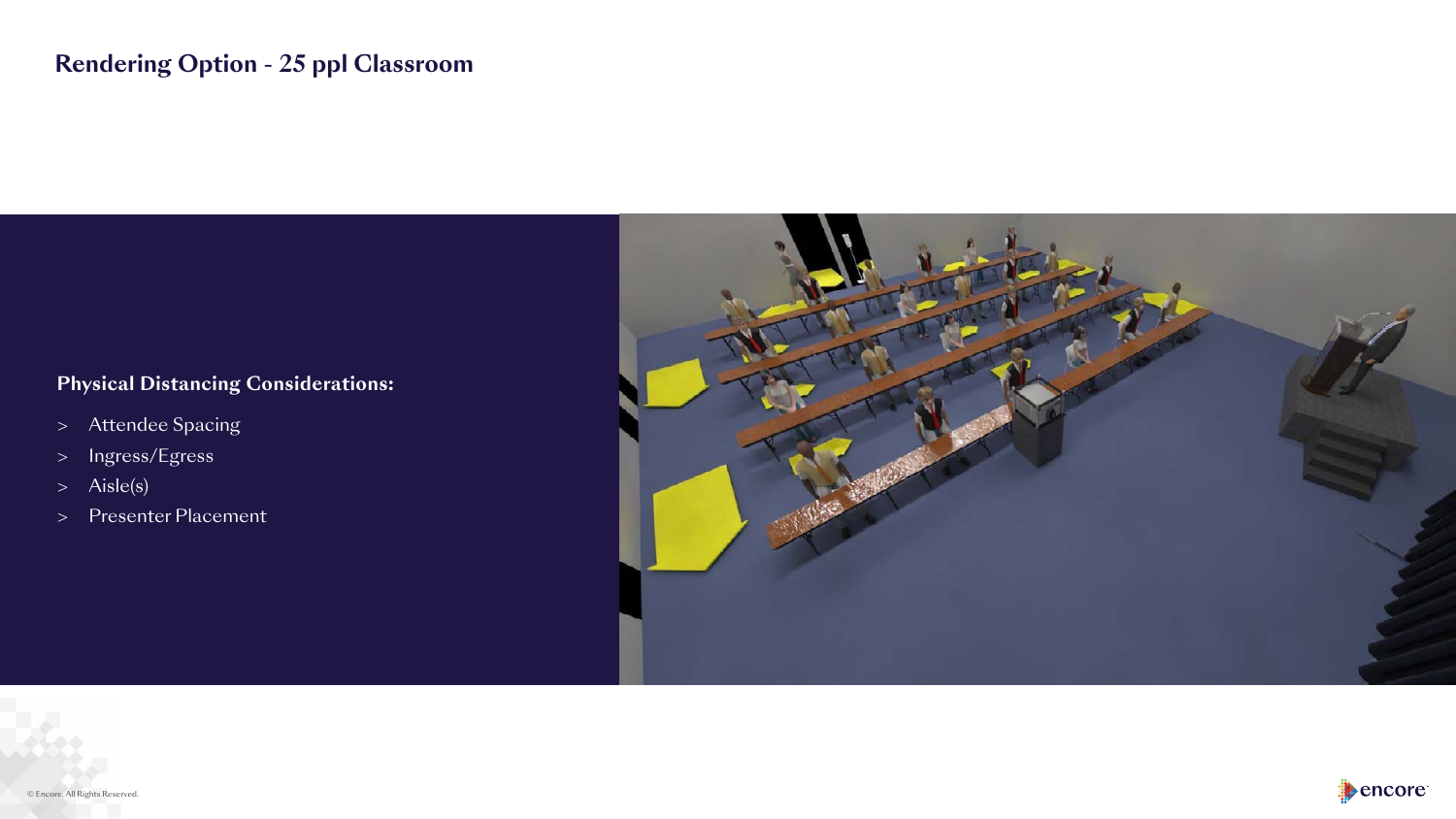## **Floor Plan Option - 10 ppl U-Shape**

- > Increased distance between each attendee. This is designed to help maintain limited contact within the meeting environment.
- > Intentional directionally based traffic flow within the room as indicated by decals that are on the floor.

![](_page_10_Picture_5.jpeg)

![](_page_10_Figure_1.jpeg)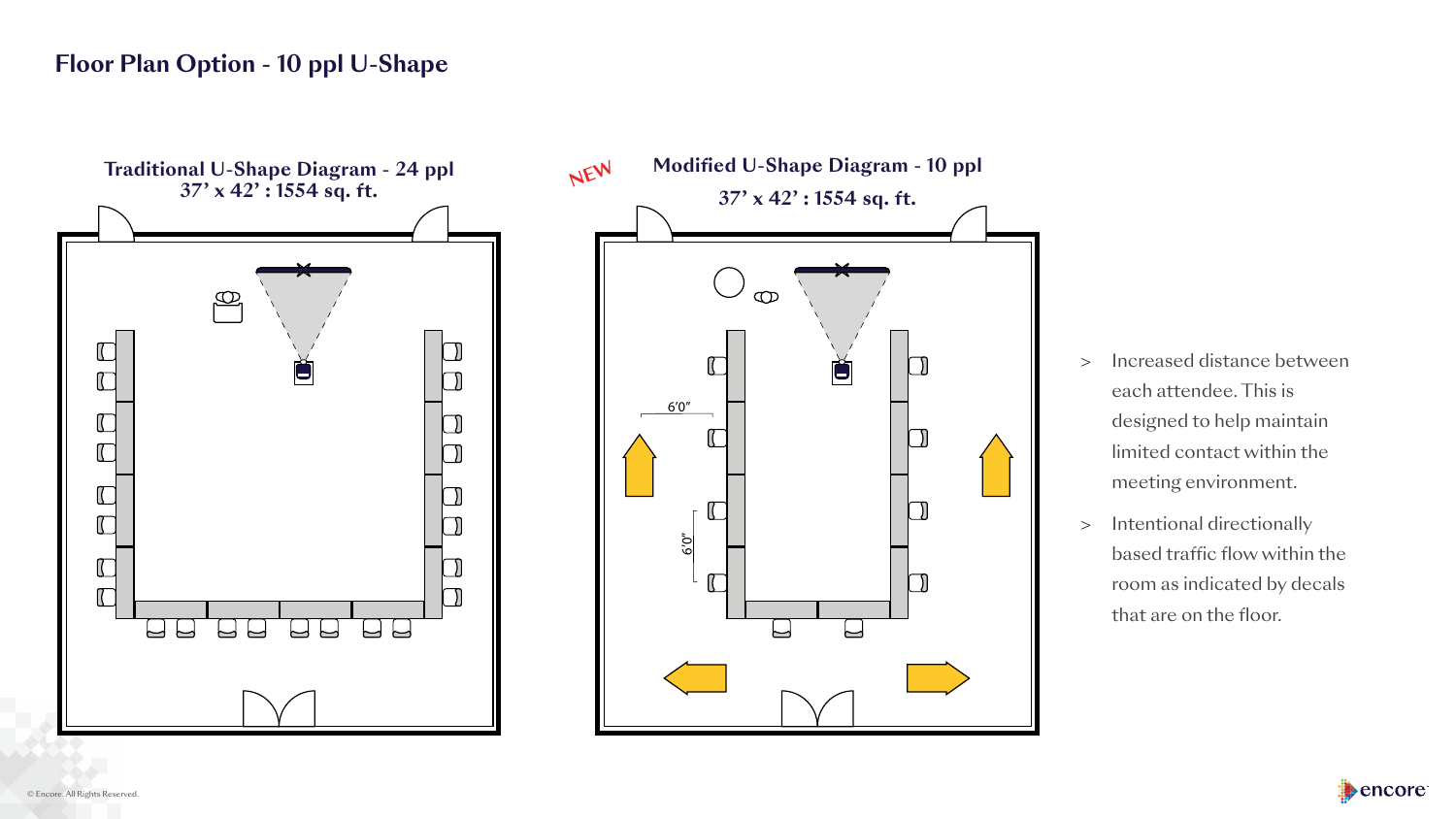**NEW** 

## **Floor Plan Option - 10 ppl Classroom**

**Traditional Classroom Diagram - 40 ppl** Modified Classroom Diagram - 10 ppl  $50' \times 29'$ : 1450 sq. ft. 50' x 29' : 1450 sq. ft.

![](_page_11_Figure_2.jpeg)

![](_page_11_Figure_5.jpeg)

![](_page_11_Picture_6.jpeg)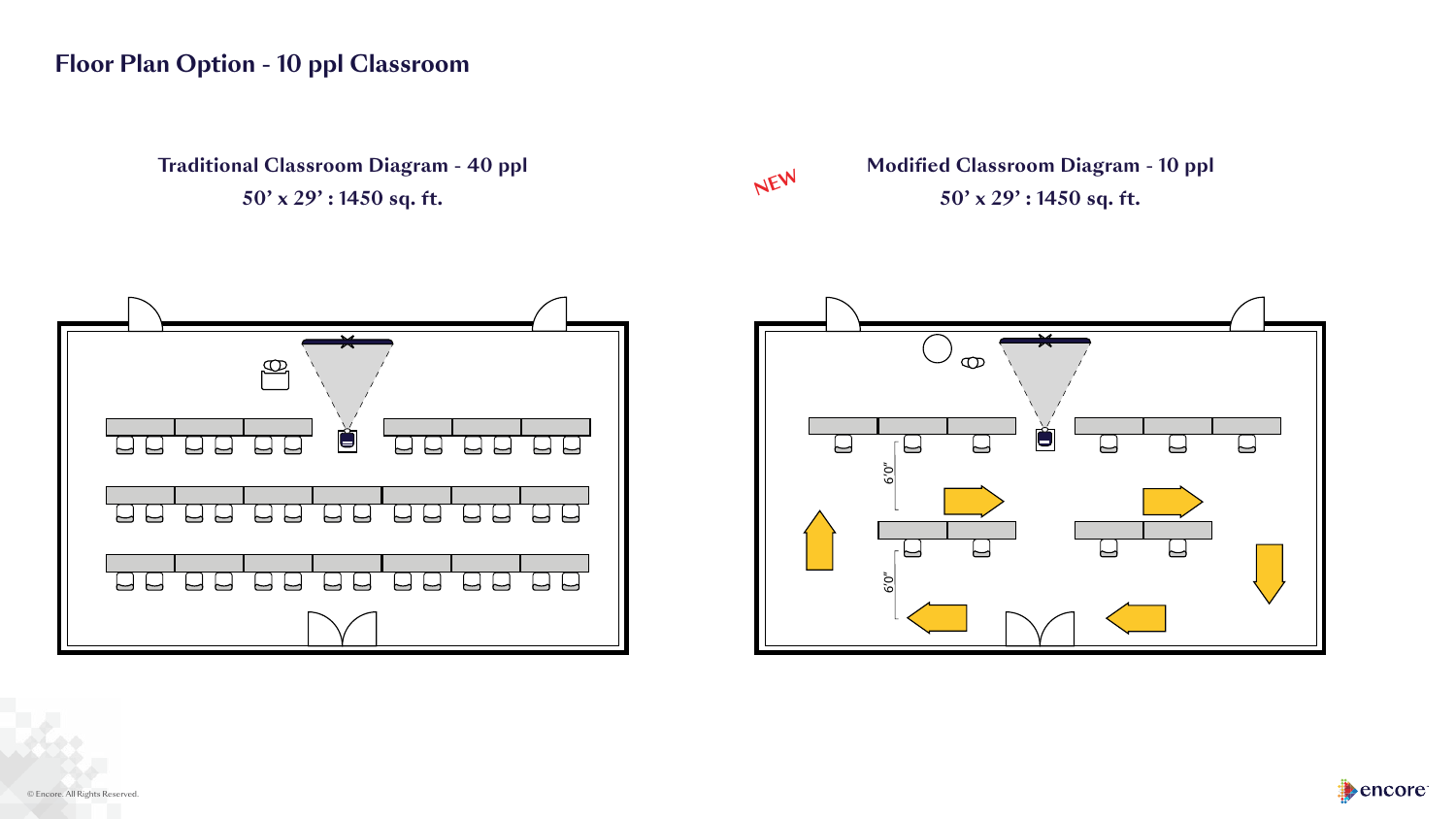## **Floor Plan Option - 25 ppl Classroom**

![](_page_12_Figure_2.jpeg)

![](_page_12_Figure_4.jpeg)

![](_page_12_Figure_5.jpeg)

![](_page_12_Picture_6.jpeg)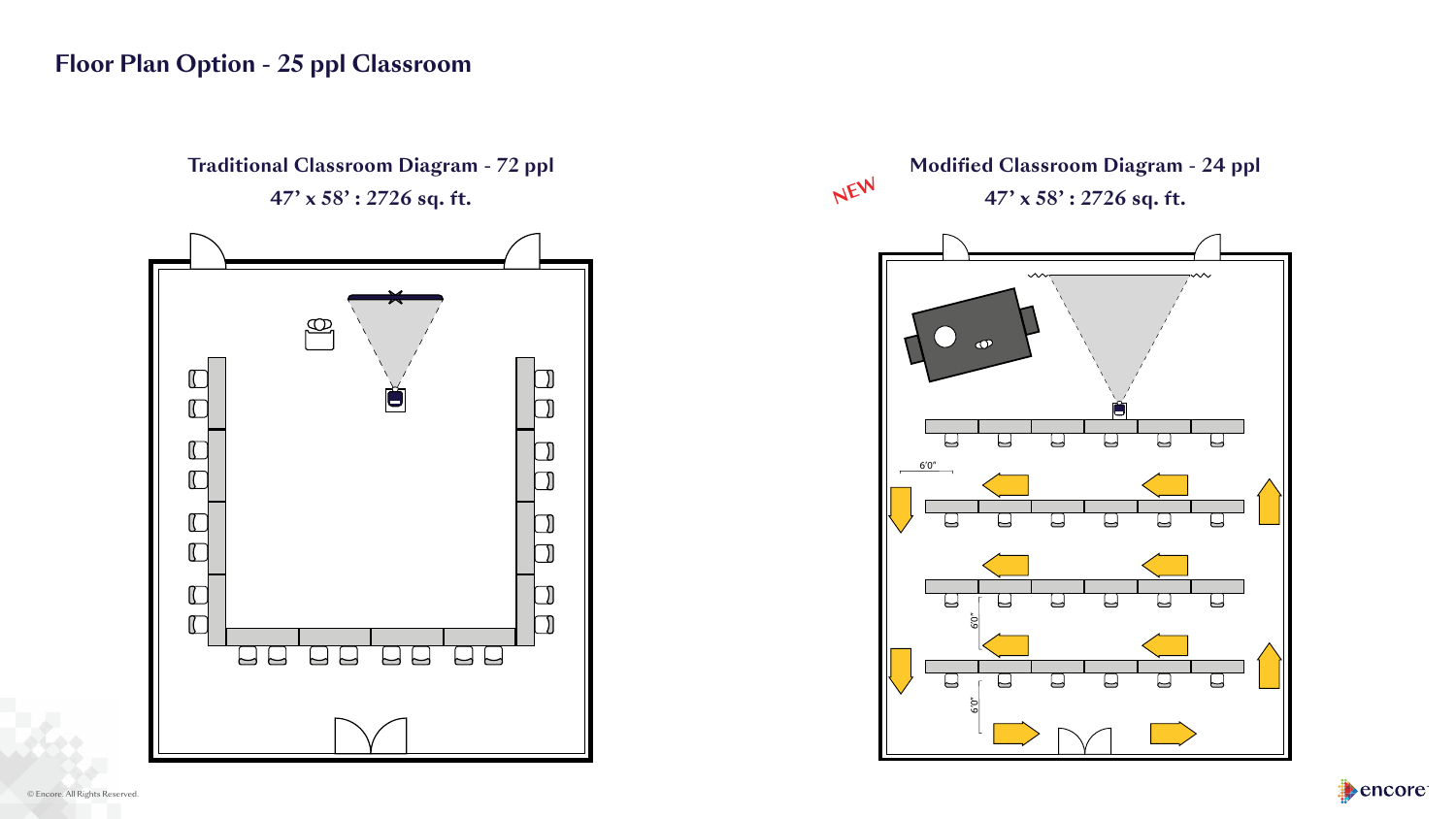## NEW

## **Floor Plan Option - 25 ppl Single Chair**

![](_page_13_Figure_8.jpeg)

![](_page_13_Picture_9.jpeg)

![](_page_13_Figure_1.jpeg)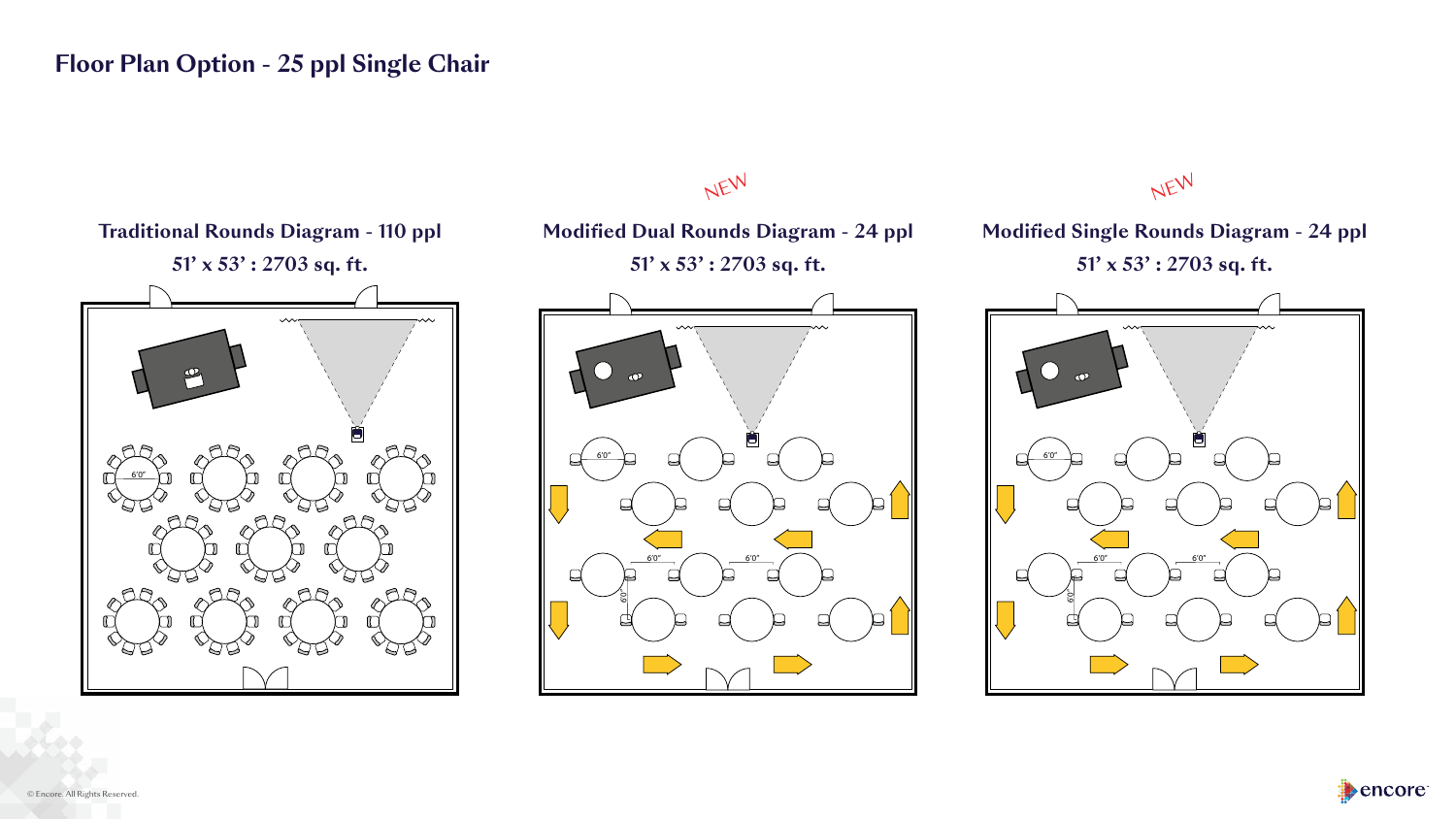![](_page_14_Picture_11.jpeg)

![](_page_14_Picture_12.jpeg)

## Technology Considerations

This illustration highlights technologies that can help support these meeting designs. Beyond traditional items like projectors and screens, items to support sound reinforcement, recording, web-conferencing and digital tools for polling and Q/A should be considered.

Reduce touch points by tools like Click Share.

![](_page_14_Picture_14.jpeg)

using wireless presenter Delay Monitors for those in<br>tools like Click Share. the back of the room.

![](_page_14_Picture_16.jpeg)

Push to talk MICs to assist Digital Q/A or Polling<br>with everyone being heard. Devices to assist with physical distancing measures.

![](_page_14_Picture_19.jpeg)

- > Drive up Collaboration
- > Engage with your Audience
- > Welcome in Remote Participants
- > Capture your Event and Share

![](_page_14_Figure_6.jpeg)

with everyone being heard.

Record your event for those not able to attend.

![](_page_14_Picture_25.jpeg)

![](_page_14_Picture_8.jpeg)

Add sound reinforcement when appropriate.

Traditional Projector and Screen.

![](_page_14_Picture_21.jpeg)

Leverage web-conferencing to bring in remote participants.

![](_page_14_Picture_23.jpeg)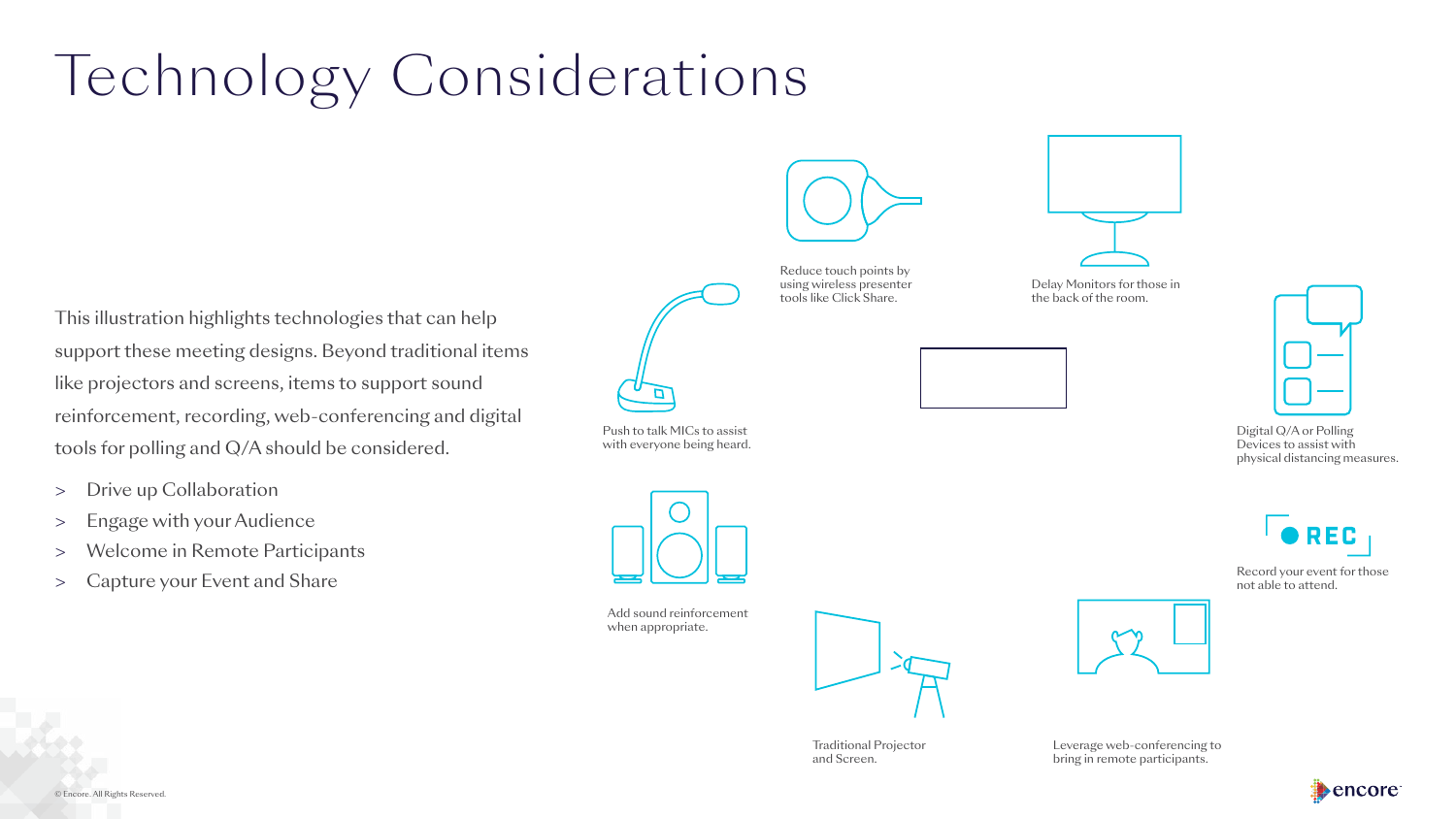![](_page_15_Figure_1.jpeg)

| 2.  |  |
|-----|--|
| 3.  |  |
| 4.  |  |
| 5.  |  |
| 6.  |  |
| 7.  |  |
| 8.  |  |
| 9.  |  |
| 10. |  |
| 11. |  |
|     |  |

#### **Enhancements**

- > Engage Meeting Package
- > Comfortable Seating
- > Scenic Accents
- > Signage for Wayfinder & Traffic
- > Digital Signage
- > Recording
- > Transcription Services
- > Webcast/Conference Systems
- > Presenter Foldback Speaker
- > Clickshare

#### **Event Crew**

- > Set/Strike Team
- > Cleaning Team
- > Floating or In-Room Technician
- > Operators As-Needed

![](_page_15_Picture_22.jpeg)

![](_page_15_Picture_23.jpeg)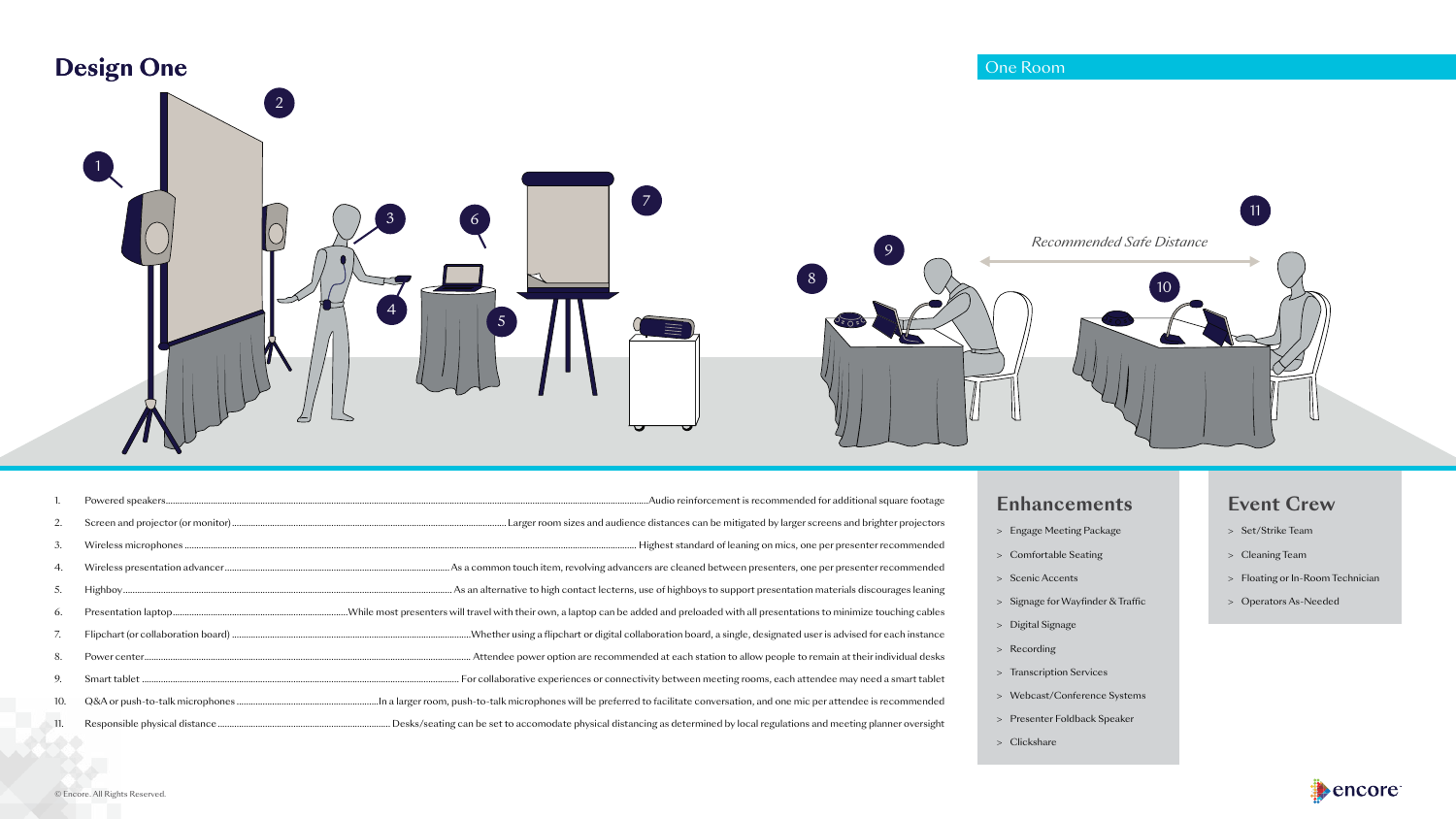![](_page_16_Figure_0.jpeg)

#### **In addition to Design One:** Enhancements Event Crew

## Design 1 - Breakout Room  $11$  $\left(10\right)$ Design 1 - Breakout Room 9 Design 1 - Breakout Room  $\bullet \bullet \bullet \blacksquare$  $- -$ <u>and a</u>  $\overline{\phantom{a}}$

- 1. Scenic Used as presentation backdrop > Engage Meeting Package > Set/Strike Team Stage lighting will be recommended for optimal camera exposure > Comfortable Seating > Cleaning Team > Cleaning Team 3. Wireless microphone Highest standard of cleaning on mics, one per presenter recommended > Large Format Scenic > Operating Team A. Presentation monitor Recommended to create more natural presentation during wide shots > Signage for Wayfinder and Traffic > Webcasting Team Needed to light scenic  $\begin{array}{c} 5. \end{array}$  Accent lighting  $\begin{array}{c} 5. \end{array}$  Accent lighting  $\begin{array}{c} 5. \end{array}$  Accent lighting  $\begin{array}{c} 5. \end{array}$ 6. Foldback audio Allows presenter to hear program and engage in Q&A with Design 1 rooms > Recording > Stage Manager 7. Confdence monitor Confdence view for the presenter when facing forward > Transcription services > Producer 8. Camera **Required to capture presentation for webcast** 9. Webcasting Hardware Used for connecting presentation studio to breakout rooms
	-
- 
- 
- 
- 
- 
- 
- 
- > Webcast microsite
- > Chime
- > Content One CMS

- 
- 
- 
- 
- 
- 
- 

![](_page_16_Picture_29.jpeg)

![](_page_16_Picture_30.jpeg)

![](_page_16_Picture_31.jpeg)

![](_page_16_Picture_32.jpeg)

![](_page_16_Picture_33.jpeg)

10. Dedicated wired Internet (VLAN) Used for connecting presentation studio to breakout rooms

11. Headphones with in-line microphone To avoid open speakers/microphones in collaborative situations,headphone/mic combos will help control the noise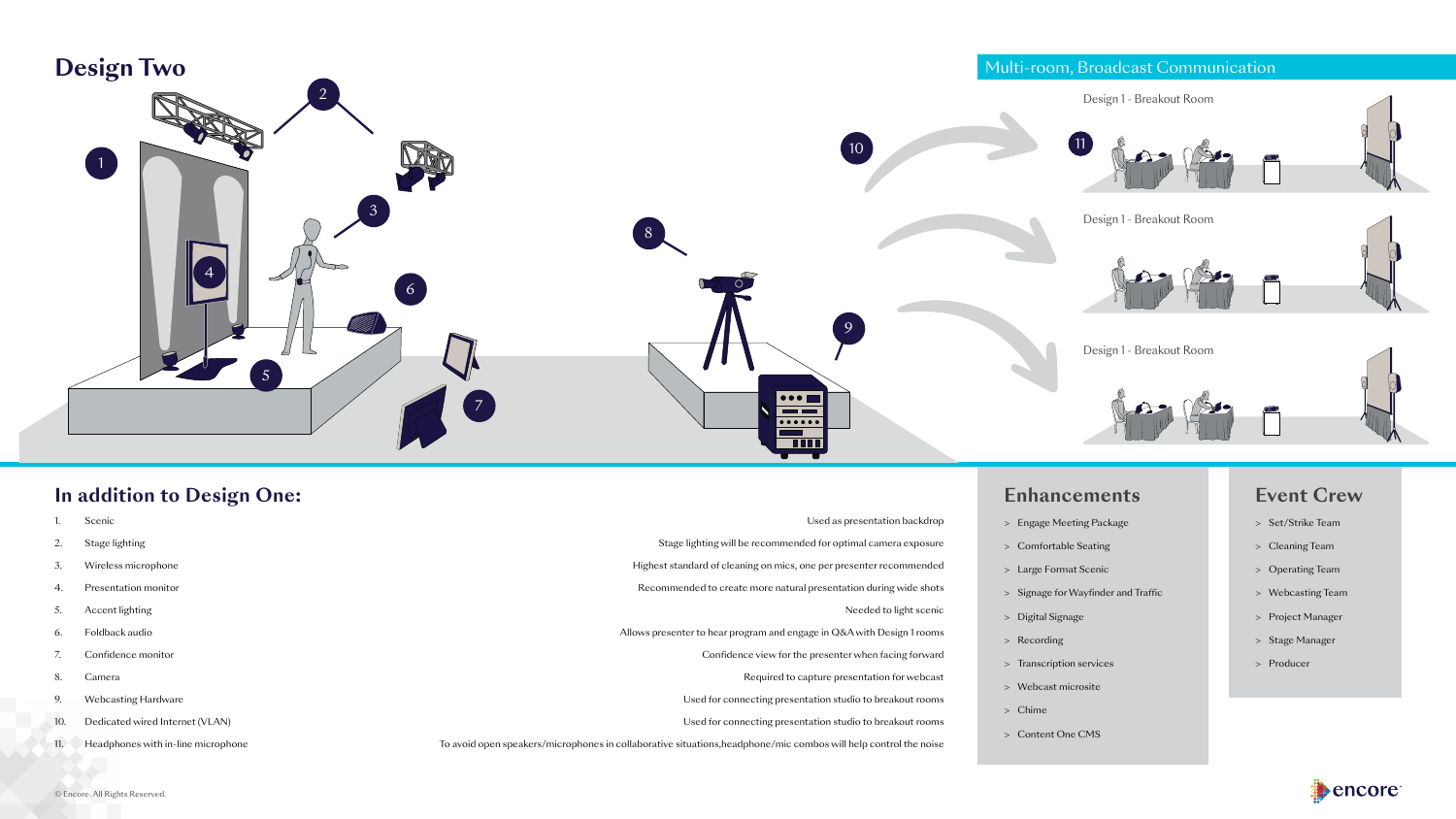## **Design Three Multi-room/ Multi-venue, Networked Communication**

ent tools allowing synchronous experiences, venue-to-venue rom a central location and distributed with minimum contact ht be introduced to connect cloud breakouts and workshops date non-local breakout tracks, higher bandwidth is essential onously with the entire event, Room Moderators are essential

![](_page_17_Picture_1.jpeg)

#### **In addition to Design One and Two**

| 3. |  |
|----|--|
| 4. |  |
| 5. |  |

#### **Enhancements**

- > Engage Meeting Package
- > Comfortable Seating
- > Large Format Scenic
- > Signage for Wayfinder and Traffic
- > Digital Signage
- > Recording
- > Transcription Services
- > Webcasting Microsite

#### **Event Crew**

- > Set/Strike Team
- > Cleaning Team
- > Operating Team
- > Webcasting Team
- > Project Manager
- > Stage Manager
- > Producer

![](_page_17_Picture_24.jpeg)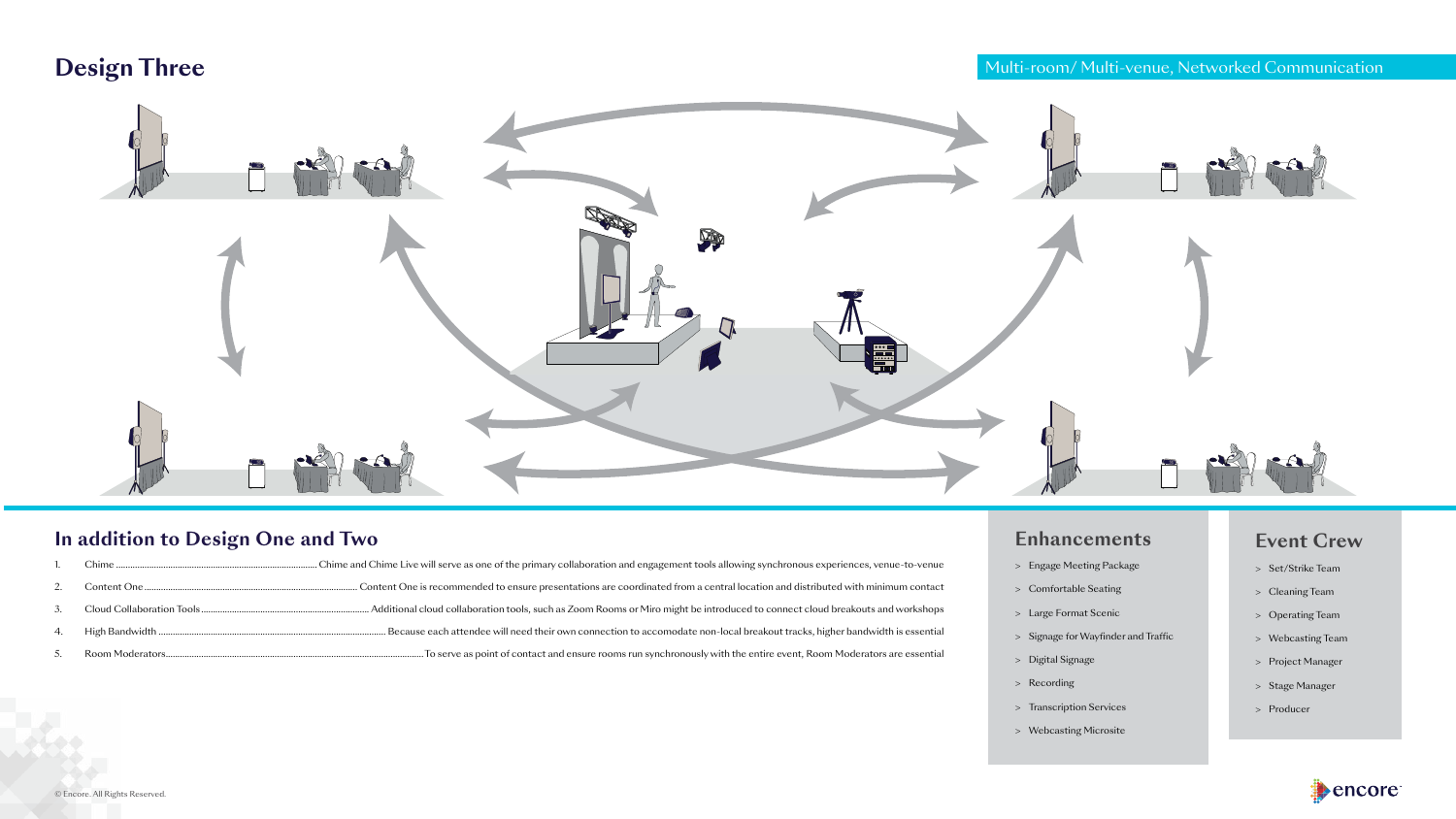## Cleaning Guidelines

#### **Equipment Considerations and Enhanced Cleaning Procedures**

Meetings and events support more than ten million jobs worldwide. To help get the live event industry, event planners, and our teams back to work and begin the road to recovery following the COVID-19 pandemic, meeting safely will undoubtedly be a priority.

Encore is committed to providing a safe and healthful workplace for all team members, customers and business partners, empowering our team members with enhanced cleaning procedures and support in alignment with our commitment to safety. Implementing standards surrounding items that our customer and team members frequently encounter will be at the forefront of these enhanced cleaning procedures. The balance of this document will highlight the Encore cleaning procedures.

#### **Audiovisual Equipment Disinfection Recommendations**

In this section, you will find recommended practices and solutions for the cleaning and disinfection of specific types of audiovisual equipment.

- > Lavalier Microphone
- > Handheld MIC
- > Head Set MIC
- > Headphones
- > Push to Talk MIC
- > Polycomm Unit
- > Radios and Other Comms Equipment
- > Laptops/Computer
- > Keyboard and Mouse
- > Tablet
- > Slide Advancer
- > Wireless Presentation Accessories ( i.e. Clickshare)
- > Power Strip
- > Cable
- > Monitor
- > Projectors and Cart
- > Flip Chart Easel
- > Flip Chart Markers
- > Tech Table Equipment

![](_page_18_Picture_27.jpeg)

![](_page_18_Picture_28.jpeg)

![](_page_18_Picture_30.jpeg)

### **High Touch Items Cleaned For Your Safety**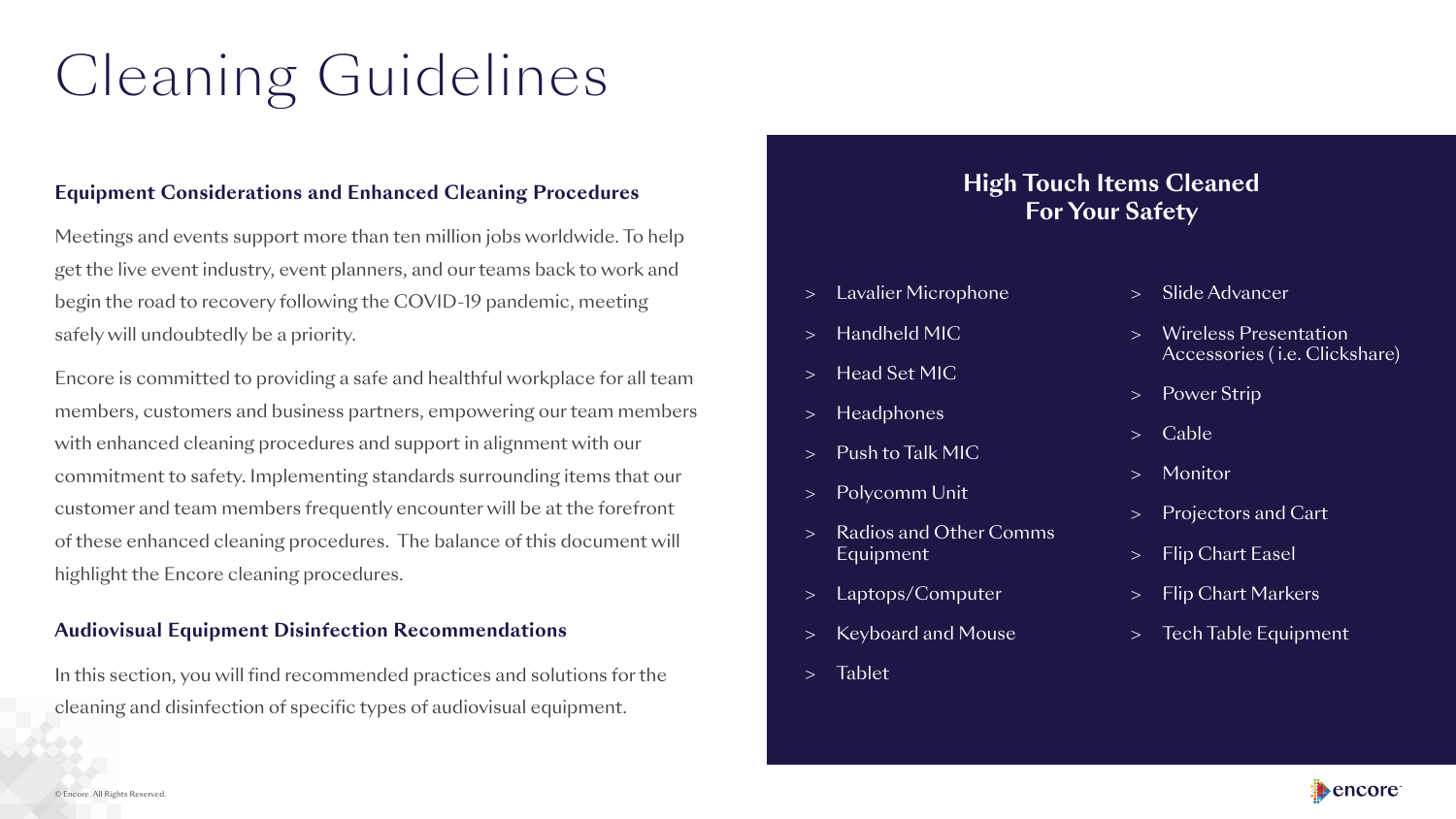### **Office / Storage Space**

## **Workplace and Equipment Cleaning SOP**

Encore remains committed to providing a safe and healthful workplace for all team members, customers, and business partners. With that, our team members will be required to follow the recommended guidelines with regard to general hygiene and disinfecting equipment between events. If your event should require a more enhanced cleaning solution, please reach out to your Encore representative.

### **Meeting Space**

- > Refresh (prior to event start) and strike:
- > Technician will use approved cleaners / disinfectants to clean all hightouch areas of Encore equipment to include:
	-
	- > Remotes / Slide Advancers / > Podium surface Wireless Mice (Encore-provided)
	- > Mics > Laptops/iPads
		-
	- > Faders / Dimmers > Headphones
	- > Flipchart Easel / Markers > Polycom Units
	-
	- > Radios > Power Strips
	- > Encore Music Devices
- > Technician will leave a cleaning verification card with their name, signature, and date / time the cleaning was completed (~1 hour prior to event start)
- > Technician will meet guest in room prior to doors, make introduction, test equipment and verify cleaning.
- > All team members will comply with local guidelines and work in coordination with local venue plans pertaining to PPE use and distancing.
- > Routine hand washing for at least 20 seconds with soap and water
- > Encourage cleaning of personal cell phones and personal tools on a routine/daily basis
- > Posters to be displayed for awareness and reminding team members:
	- > [International WHO](https://www.who.int/gpsc/5may/resources/posters/en/
)
	- > [US CDC](https://www.cdc.gov/handwashing/pdf/HH-Posters-Eng-Restroom-508.pdf
)
- > Hand Sanitizer and approved chemicals should be available for team member use in both office and storage rooms
- > Daily High-touch items should be regularly cleaned using approved cleaners / disinfectants – avoid cross-use where appropriate
- > Light controls/switches, doorknobs and drawer/cabinet handles
- > Hardline phones, house phones, MOD phones and radios
- > Computers mouse and keyboard
- > Tools (Truss wrench, measuring devices, pliers, lifts / ladders)
- > When handling equipment and cases, contact points should be cleaned using appropriate cleaners / disinfectants to include pushing / lifting points and handles

![](_page_19_Picture_31.jpeg)

![](_page_19_Picture_32.jpeg)

**A** encore